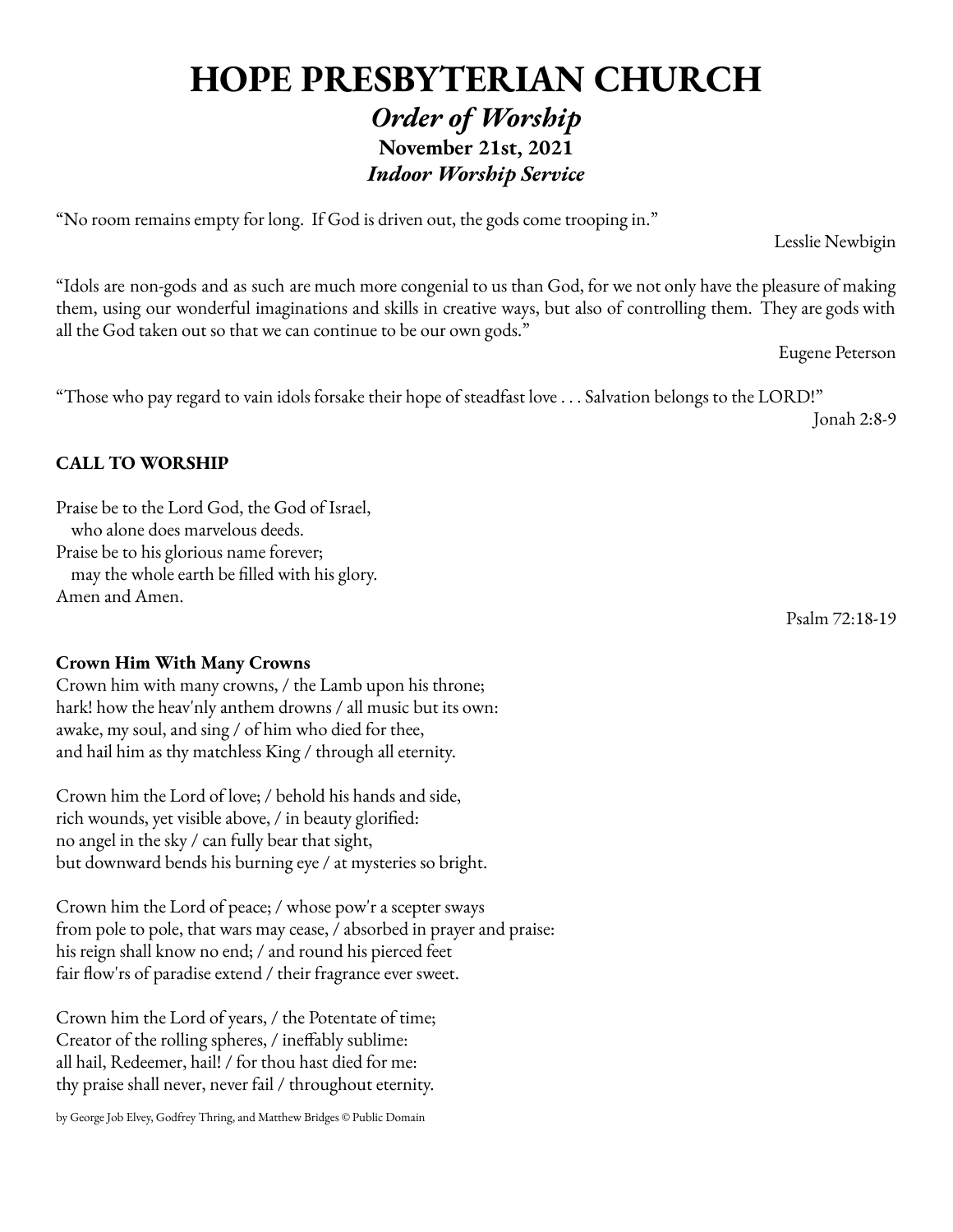### **How Sweet The Name Of Jesus Sounds**

How sweet the Name of Jesus sounds / In a believer's ear! It soothes his sorrow, heals his wounds, / And drives away his fear.

It makes the wounded spirit whole, / And calms the troubled breast; 'Tis manna to the hungry soul, / And to the weary, rest.

Dear Name, the rock on which I build, / My shield and hiding place, My never failing treasury, filled / With boundless stores of grace!

Jesus, my Shepherd, Brother, Friend, / My Prophet, Priest, and King, My Lord, my life, my way, my end, / Accept the praise I bring.

Weak is the effort of my heart / And cold my warmest thought, But when I see Thee as Thou art / I'll praise Thee as I ought.

by Alexander Robert Reinagleand John Newton © Public Domain

### **CALL TO CONFESSION**

#### **Confession of Sin**

O Father, we are gathered before you, the Maker of Heaven and Earth, whose chosen dwelling place is with the broken and contrite, to confess that we have sinned in thought and word and deed; we have not loved you with all our heart and soul, we have not loved you with all our mind and strength; we have not even loved our neighbor as ourselves. But with you there is forgiveness. In your mercy, restore to us the joy of our salvation so that we may love you and magnify your holy name. Amen.

#### **Silent Confession**

#### **Assurance of Pardon**

"Sing, Daughter Zion; shout aloud, Israel! Be glad and rejoice with all your heart, Daughter Jerusalem! The Lord has taken away your punishment, he has turned back your enemy. The Lord, the King of Israel, is with you; never again will you fear any harm. The Lord your God is with you, the Mighty Warrior who saves. He will take great delight in you; in his love he will no longer rebuke you, but will rejoice over you with singing."

Zephaniah 3:14-15, 17

#### **King Of Love**

The King of Love my Shepherd is / Whose goodness faileth never I nothing lack if I am His / And He is mine forever / And He is mine forever

Where streams of living water flow / My ransomed soul He leadeth And where the verdant pastures grow / With food celestial feedeth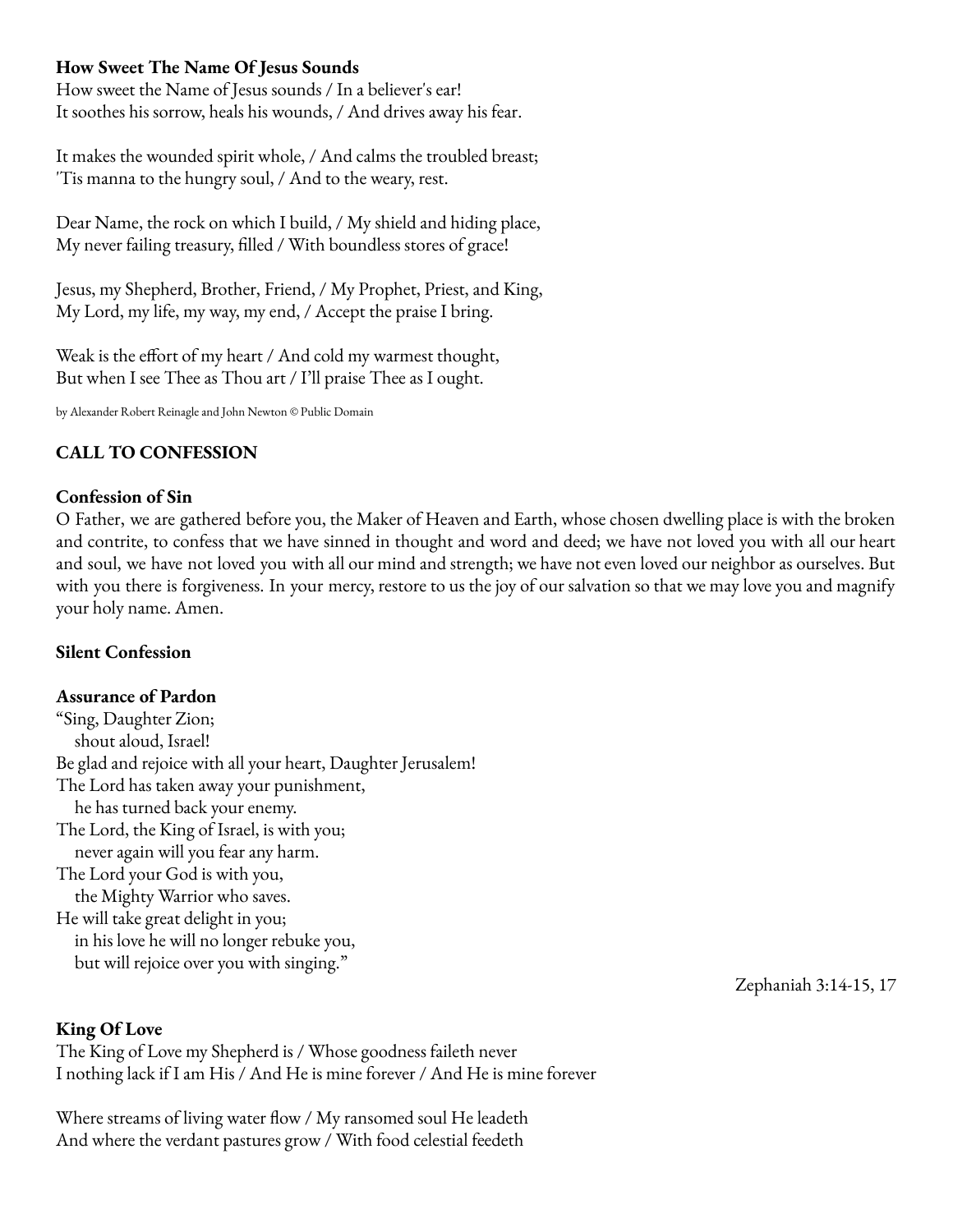### *Never failing Ruler of my heart / Everlasting Lover of my soul On the mountain high or in the valley low The King of Love my Shepherd is / The King of Love my Shepherd is*

Lost and foolish oft I strayed / But yet in love He sought me And on His shoulder gently laid / And home rejoicing brought me

In death's dark veil I fear no ill / With Thee dear Lord beside me Thy rod and staff my comfort still / Thy cross before to guide me

Oh Hallelujah Hallelujah / Oh Hallelujah Hallelujah

And so through all the length of days / Thy goodness faileth never Good Shepherd may I sing Your praise / Within Your house forever / Within Your house forever

by Adam Palmer, Matthew Hein, Stephanie Kulla, Stuart Garrard © 2013 © Jingram Music Publishing, Sony/ATV Cross Keys Publishing, Sony/ATV Timber Publishing, Stugio Music Publishing, and Unknown

# **Passing of the Peace of Christ**

**Leader:** May the peace of Christ be with you. *All: And also with you.*

# **Welcome and Prayers of the People Emily Anderson**

# **Offering & Doxology**

Praise God from whom all blessings flow / Praise him all creatures here below Praise him above ye heavenly hosts / Praise father, son, and holy ghost

**Life Together David Speakman**

# **PREACHING OF THE WORD**

# **"The King Who is Worthy and the People Whom He Serves" David Speakman**

 $^1$  Joshua gathered all the tribes of Israel to Shechem and summoned the elders, the heads, the judges, and the officers of Israel. And they presented themselves before God. <sup>2</sup> And Joshua said to all the people, "Thus says the Lord, the God of Israel, 'Long ago, your fathers lived beyond the Euphrates, Terah, the father of Abraham and of Nahor; and they served other gods.<sup>3</sup> Then I took your father Abraham from beyond the River and led him through all the land of Canaan, and made his offspring many. I gave him Isaac. <sup>4</sup> And to Isaac I gave Jacob and Esau. And I gave Esau the hill country of Seir to possess, but Jacob and his children went down to Egypt. <sup>5</sup> And I sent Moses and Aaron, and I plagued Egypt with what I did in the midst of it, and afterward I brought you out.

<sup>6</sup> "Then I brought your fathers out of Egypt, and you came to the sea. And the Egyptians pursued your fathers with chariots and horsemen to the Red Sea.<sup>7</sup> And when they cried to the Lord, he put darkness between you and the Egyptians and made the sea come upon them and cover them; and your eyes saw what I did in Egypt. And you lived in the wilderness a long time. <sup>8</sup> Then I brought you to the land of the Amorites, who lived on the other side of the Jordan. They fought with you, and I gave them into your hand, and you took possession of their land, and I destroyed them before you. <sup>9</sup> Then Balak the son of Zippor, king of Moab, arose and fought against Israel. And he sent and invited Balaam the son of Beor to curse you, <sup>10</sup> but I would not listen to Balaam. Indeed, he blessed you. So I delivered you out of his hand. <sup>11</sup> And you went over the Jordan and came to Jericho, and the leaders of Jericho fought against you, and also the Amorites, the Perizzites, the Canaanites, the Hittites, the Girgashites, the Hivites, and the Jebusites. And I gave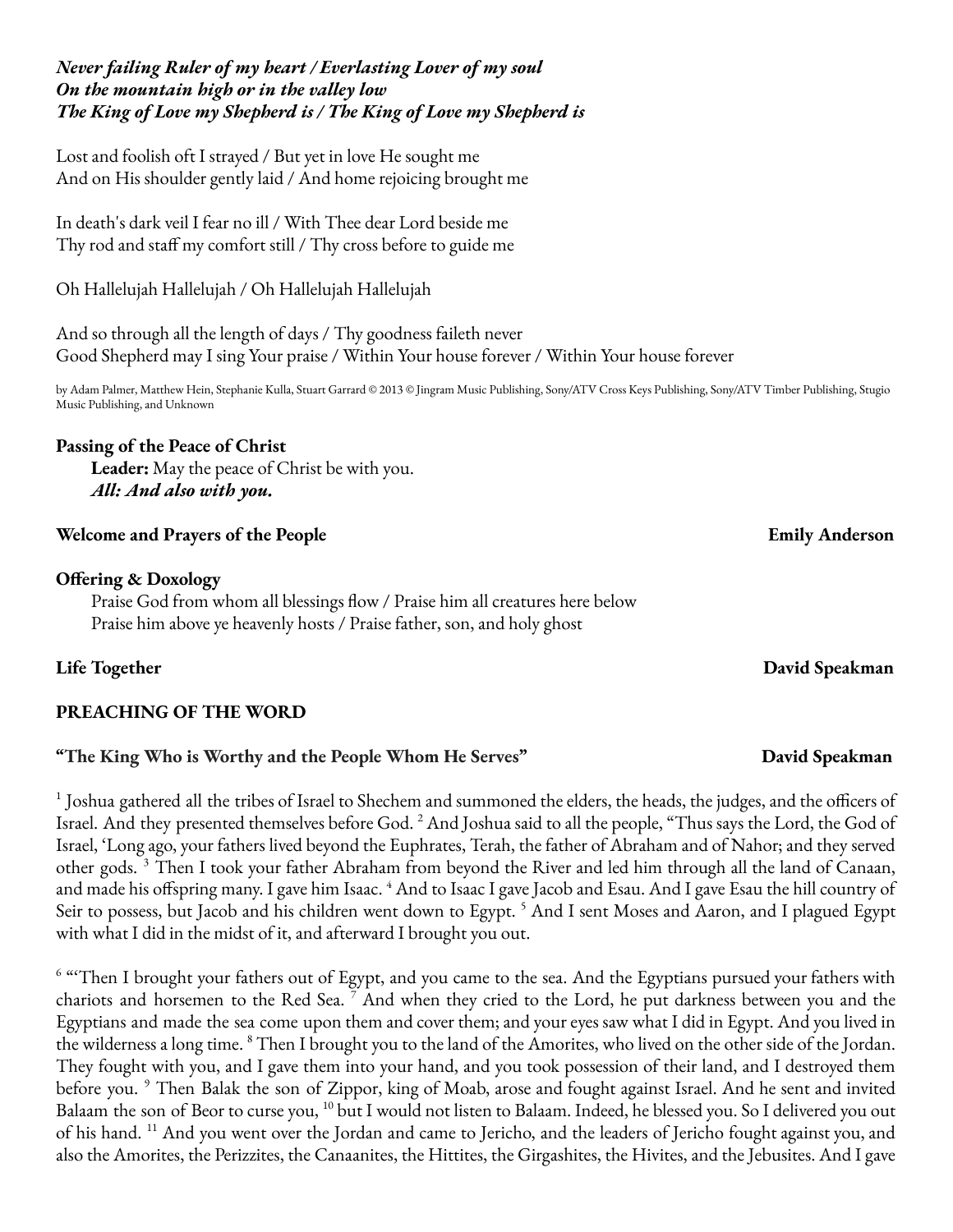them into your hand. <sup>12</sup> And I sent the hornet before you, which drove them out before you, the two kings of the Amorites; it was not by your sword or by your bow. <sup>13</sup> I gave you a land on which you had not labored and cities that you had not built, and you dwell in them. You eat the fruit of vineyards and olive orchards that you did not plant.'

 $14$  "Now therefore fear the Lord and serve him in sincerity and in faithfulness. Put away the gods that your fathers served beyond the River and in Egypt, and serve the Lord. <sup>15</sup> And if it is evil in your eyes to serve the Lord, choose this day whom you will serve, whether the gods your fathers served in the region beyond the River, or the gods of the Amorites in whose land you dwell. But as for me and my house, we will serve the Lord."

 $^{16}$  Then the people answered, "Far be it from us that we should forsake the Lord to serve other gods,  $^{17}$  for it is the Lord our God who brought us and our fathers up from the land of Egypt, out of the house of slavery, and who did those great signs in our sight and preserved us in all the way that we went, and among all the peoples through whom we passed. <sup>18</sup> And the Lord drove out before us all the peoples, the Amorites who lived in the land. Therefore we also will serve the Lord, for he is our God."

<sup>19</sup> But Joshua said to the people, "You are not able to serve the Lord, for he is a holy God. He is a jealous God; he will not forgive your transgressions or your sins. <sup>20</sup> If you forsake the Lord and serve foreign gods, then he will turn and do you harm and consume you, after having done you good." <sup>21</sup> And the people said to Joshua, "No, but we will serve the Lord." <sup>22</sup> Then Joshua said to the people, "You are witnesses against yourselves that you have chosen the Lord, to serve him." And they said, "We are witnesses." <sup>23</sup> He said, "Then put away the foreign gods that are among you, and incline your heart to the Lord, the God of Israel." <sup>24</sup> And the people said to Joshua, "The Lord our God we will serve, and his voice we will obey." <sup>25</sup> So Joshua made a covenant with the people that day, and put in place statutes and rules for them at Shechem.

Joshua 24:1-25

**Leader:** This is the Word of God for the people of God. *All: Thanks be to God*

# **THE LORD'S SUPPER**

**Leader:** The Lord be with you. *Congregation: And also with you.* **Leader:** Lift up your hearts. *Congregation: We lift them up to the Lord.* **Leader:** Let us give thanks to the Lord our God. *Congregation: It is right to give him thanks and praise.* **Leader:** Therefore, we proclaim the mystery of faith: *All: Christ has died. Christ is risen. Christ will come again.*

# **Lord's Supper Instructions**

- We invite those seated furthest away from the pulpit to come to the table first. An usher will tell you when to come.
- Households may approach together. We ask that each household practice physical distancing when awaiting their turn.
- Communicants will cup their hands, ready to receive the bread.
- Another server will make a cup available for each communicant to pick up. Wine is the darker liquid and grape juice is the lighter liquid.
- Young children who have made a profession of faith may partake in the Lord's Supper when they have met with and been approved by the Session.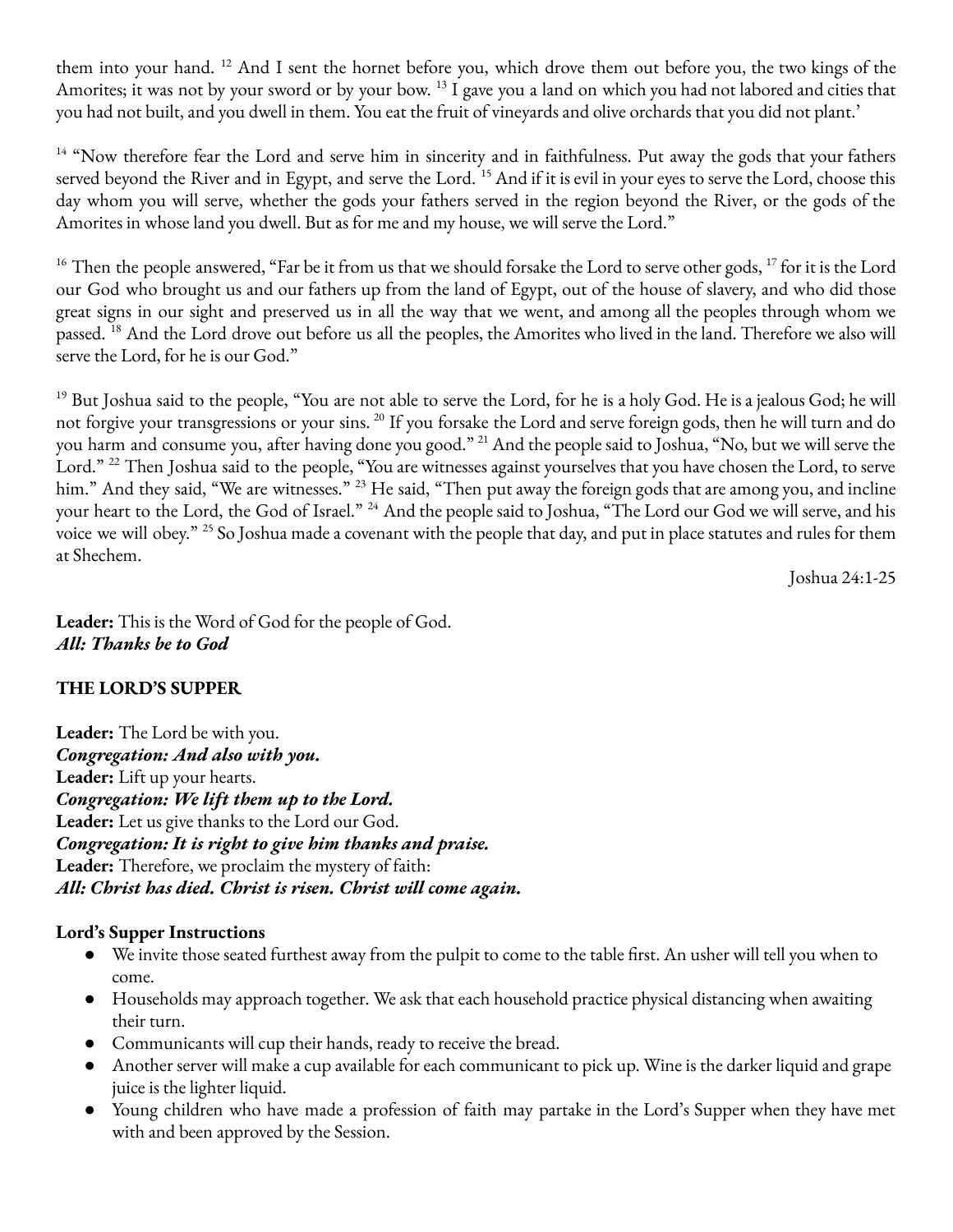## **King Of Kings**

In the darkness we were waiting / Without hope without light Till from Heaven You came running / There was mercy in Your eyes To fulfil the law and prophets / To a virgin came the Word From a throne of endless glory / To a cradle in the dirt

## *Praise the Father / Praise the Son / Praise the Spirit three in one God of Glory / Majesty / Praise forever to the King of Kings*

To reveal the kingdom coming / And to reconcile the lost To redeem the whole creation / You did not despise the cross For even in Your suffering / You saw to the other side Knowing this was our salvation / Jesus for our sake You died

And the morning that You rose / All of heaven held its breath Till that stone was moved for good / For the Lamb had conquered death And the dead rose from their tombs / And the angels stood in awe For the souls of all who'd come / To the Father are restored

And the Church of Christ was born / Then the Spirit lit the flame Now this Gospel truth of old / Shall not kneel shall not faint By His blood and in His Name / In His freedom I am free For the love of Jesus Christ / Who has resurrected me

by Brooke Ligertwood, Jason Ingram, and Scott Ligertwood © 2018 Hillsong Music Publishing and Remaining portion is unaffiliated

# **BENEDICTION**

 $24$  The Lord bless you and keep you;

 $25$  the Lord make his face to shine upon you and be gracious to you;

<sup>26</sup> the Lord lift up his countenance upon you and give you peace.

Numbers 6:24-26

# **ADDITIONAL PRAYERS AND MEDITATIONS**

### **Prayer for Those Struggling with Sin**

Lord Jesus, grant that I may see in you the fulfillment of all my needs and may turn from every false satisfaction to feed on you, the true and living bread. Enable me to lay aside the sin that clings so closely, and run with perseverance the race set before me, looking to you, the author and perfecter of my faith. Amen.

### **Prayer for Those Searching for the Truth**

Jesus, you claim to be the way, the truth, and the life. Grant that I might be undaunted by the cost of following you as I consider the reasons for doing so. If what you claim is true, please guide me, teach me, and open to me the reality of who you are. Give me an understanding of you that is coherent, convincing, and that leads to the life that you promise. Amen.

### **Prayer of Belief**

Lord Jesus, I admit that I am weaker and more sinful than I ever before believed, but through you I am more loved and accepted than I ever dared hope. I thank you for paying my debt, bearing my punishment on the cross, and offering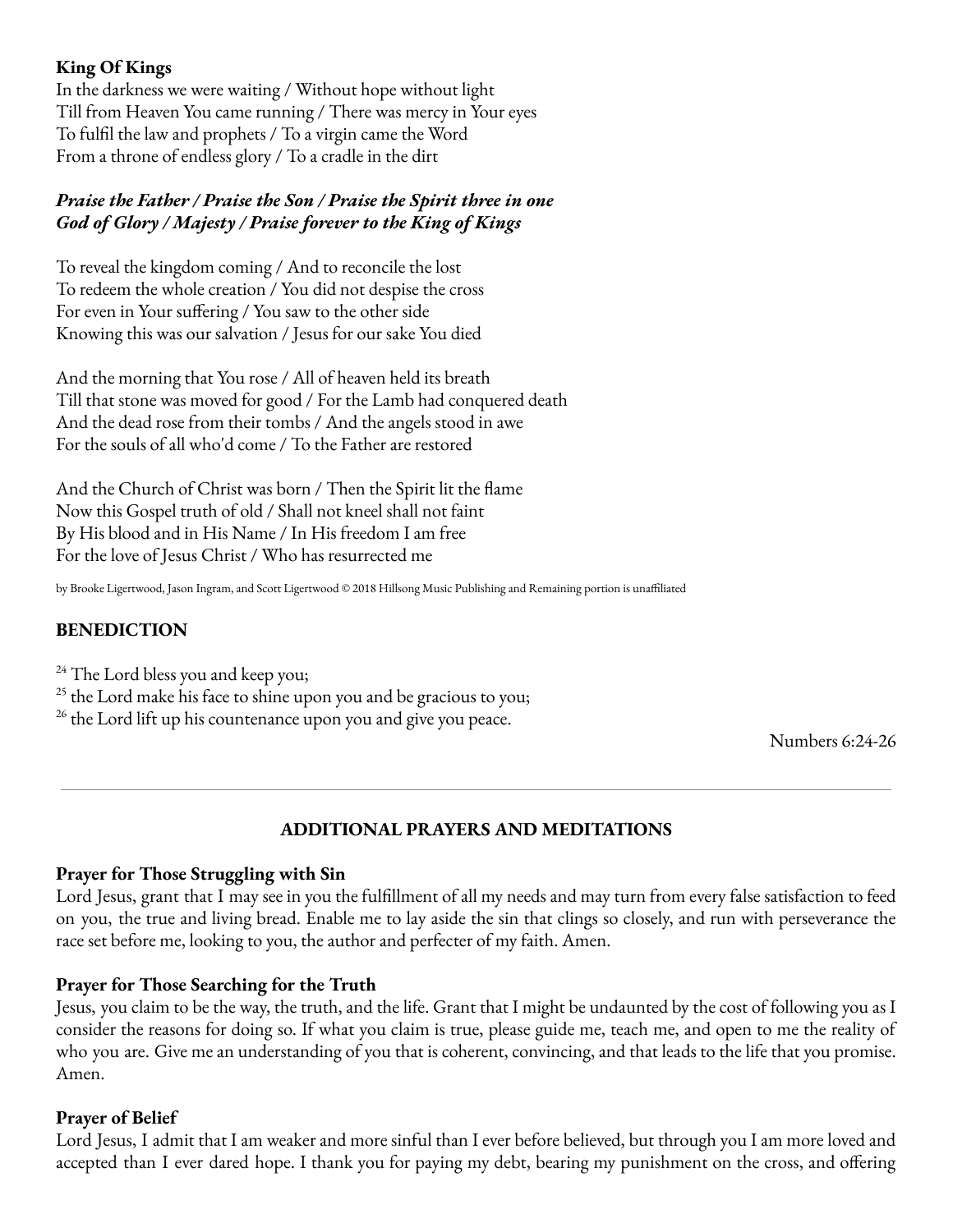forgiveness and new life. Knowing that you have been raised from the dead, I turn from my sins and receive you as Savior and Lord. Amen.

# **LIFE TOGETHER**

**Prayer Requests:** text **hopeprayers** to 94000 if you would like to send us your prayer requests.

**Advent Kits for Children:** Simple Advent kits will be available for families of toddlers and elementary children at church November 21st through December 5th. For questions or to arrange an alternate pickup, please reach out to Sarah Beam at children@hopechurchws.org.

**Church Directory:** We want to make sure your Christmas cards get to you this season! Please log into the Church Center by Planning Center app or the website (hopechurchws.churchcenter.com) to update your address. For assistance, contact Sarah Beam at children@hopechurchws.org.

**Advent Poetry Group:** Using D. S. Martin's poetry anthology "Adam, Eve, & the Riders of the Apocalypse," we will take an imaginative look at the people and themes of Advent in order to enrich our faith and lean into this season. The book will be provided, and no prior poetry knowledge is required! Join on Zoom: Tuesdays at 7:30pm beginning November 30th. Email Michael Kuehn at mkuehn@hopechurchws.org to sign up or for more information.

**An Unexpected Glory: A Night of Advent Worship - Friday, December 3rd, 7:00pm at Hope Church**

Christ's coming into the world is far more glorious than we tend to apprehend, answering with the incarnation all manner of intertwined expectations and promises from the Old Testament. Join the Cateclesia Institute for an evening of Advent song, prayer, and biblical exploration that journeys through God's story toward the manger and enriches our worship as we hope in and wait upon the Lord. This event is free and open to the community. Register at: cateclesia.com/events

**Men's Chili Cookoff, December 4th, 12:00-2:00pm:** All are welcome to connect with other men of Hope and bring friends and co-workers. You can either enter your chili into the competition or just come and eat! We'll gather outdoors at the home of Jason Short, 3720 Derbyshire Rd.

**Childcare During the Indoor Worship Service:** *Please reserve your spot* for the Indoor childcare for infants-36 months. This is available by *reservation.* As the weather changes, the desire for using the indoor nursery may increase and space is limited!

**Mother's Nursing Room:** The indoor nursing room is available for both the indoor and outdoor services. For the safety of everyone, but especially these precious new babies, please use wise judgment concerning social distancing.

**Prayer Opportunities:** Prayer is available during both worship services. During the indoor service, there will be two locations at the back of the worship center. During the outdoor service, Elders will be available just outside of the worship center to the left of the worship band and women will be available in Ethan and Davis' office.

### **MISSIONARY OF THE WEEK**

**Caroline Peterson** is in her fifth year serving on staff for Young Life in Wilmington, North Carolina and this year started a new role as Direct Ministry Administrator. She also has the opportunity to lead the five student staff members who are a part of her team - this is another great opportunity for her to mentor those who are younger than she.